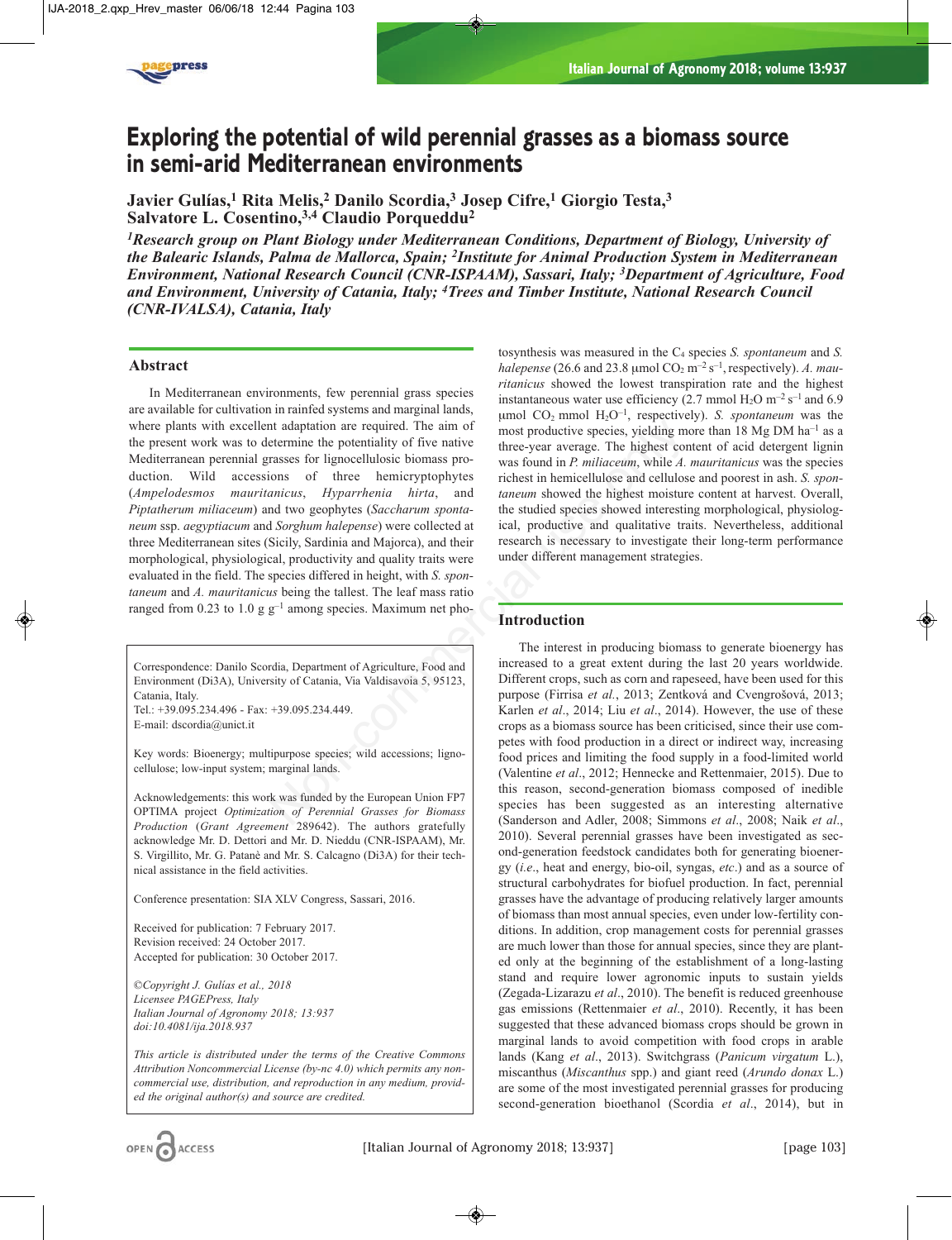

Mediterranean environments, some constraints, especially water shortages during summer, often reduce the production of these species to various extents (Cosentino *et al*., 2007, 2014). Under a Mediterranean climate, characterised by 2-6 months of drought during summer and short dry periods occurring during the growth phase from autumn to spring, plant  $CO<sub>2</sub>$  assimilation is limited to a great extent (Gulías *et al*., 2009). Moreover, more limiting scenarios are forecasted due to climate change during the 21st century in the Mediterranean basin; even areas receiving more precipitation may get drier than today due to increased evaporation and changes in the seasonal distribution of rainfall and its intensity, higher air temperatures and increased occurrence of extreme weather events (Giannakopoulos *et al*., 2009; Cosentino *et al*., 2012). For these reasons, high yields of conventional energy crops can be achieved in southern Europe only in arable lands under irrigation (Cosentino *et al*., 2012).

Under rainfed conditions, plants with excellent adaptation are needed; hence, it would be worth focusing on perennial grass species well suited for specific sites and with low demand for inputs.

Currently, there is remarkable and still widely unexplored plant diversity in the Mediterranean basin. Tilman *et al*. (2006) highlighted that wild populations might represent a potential source of biomass plants in agriculturally degraded lands due mainly to traits of resistance and phenotypic plasticity. However, knowledge regarding their ecology, biology, physiology and agronomy must be prioritised before they can be recommended as candidate crops (Scordia *et al*., 2017).

The general objective of this work was to determine the potentiality of five native Mediterranean perennial grasses (*Piptatherum miliaceum* ssp. *miliaceum* and ssp. *thomasii, Ampelodesmos mauritanicus, Saccharum spontaneum* ssp. *aegyptiacum, Sorghum halepense* and *Hyparrenia hirta*) as biomass sources in the Mediterranean area under rainfed conditions. Our research focused on these species because they are widespread under a variety of conditions in the Mediterranean basin, including marginal lands, and are able to regrow under water shortages during summer. The specific objectives of our study were to: i) identify the key biological and physiological traits of five native Mediterranean perennial grasses; and ii) determine their potential aboveground biomass production and quality for energy uses. Fractal Martin Contential Condition and the present of the small in the same of all widely unexplored period, main meteorological parameters<br>anea basin. Tilman *et al.* (2006) and precipitation, were continuously n<br>and ph

## **Materials and methods**

Propagation material for five native perennial grasses was collected from three islands of the west Mediterranean basin: Sicily, Sardinia and Majorca. The five species, from the Poaceae family

and having a perennial habit, belong to two groups (Table 1): i) hemicryptophytes [(smilo grass (*Piptatherum miliaceum* (L.) Coss.), diss grass (*Ampelodesmos mauritanicus* (Poir.) Dur. & Schinz), and coolatai grass (*Hyparrenia hirta* (L.)]; and ii) geophyte rhizomatous [(African fodder cane (*Saccharum spontaneum* L. ssp*. aegyptiacum* Willd. Hackel) and Johnsongrass (*Sorghum halepense* (L.) Pers.)].

*P. miliaceum* was grown at the three sites (ssp. *miliaceum* in Sicily, Sardinia and Majorca and ssp. *thomasii* also in Majorca), *A. mauritanicus* was grown in Sardinia and Majorca, and *H. hirta*, *S. halepense* and *S. spontaneum* were grown in Sicily.

All experimental sites are characterised by a typical Mediterranean climate with mild and wet winters and hot and dry summers. The total annual rainfall, based on long-term observations (30 years), is 447, 550 and 450 mm in Catania (Sicily, Italy), Sassari (Sardinia, Italy) and Palma (Palma de Majorca, Spain), respectively. The mean maximum temperature of the warmest month and the mean minimum temperature of the coldest month are 32.0ºC and 5.0ºC in Catania, 29.5ºC and 6.2ºC in Sassari, and 30.2ºC and 7.4ºC in Palma, respectively. Over the experimental period, main meteorological parameters, such as air temperature and precipitation, were continuously measured near the experimental fields at the three sites.

Plants were grown in experimental field plots under rainfed conditions with the aim to evaluate the aboveground biomass yield, physiological traits and biomass quality.

At all sites, gas exchange parameters, plant height, leaf mass ratio (LMR, leaf biomass/shoot biomass), aboveground biomass production and biomass quality were determined.

#### **Field trial management**

#### *Site 1: Sicily*

Propagation material of *H. hirta, P. miliaceum* ssp. *miliaceum, S. spontaneum* and *S. halepense* was collected from wild populations and established in an experimental field at the University of Catania (10 m a.s.l., 37°27' N, 15°03' E) in a typical Xerofluvent soil in spring 2010. Plantlets were obtained by the division of clumps and rhizomes and were directly transplanted into the field.

A randomised block design with three replicates was used. A single plot measured 100 m<sup>2</sup> (10×10 m), with a density of 1 plant  $m^{-2}$  (1×1 m). The agronomical practices comprised soil tillage in autumn and bed preparation just before transplanting by disk harrowing at 20 cm depth. At the same time, a basic fertiliser (50 kg N ha<sup>-1</sup> and 50 kg  $P_2O_5$  ha<sup>-1</sup> as ammonium sulfate and superphosphate, respectively) was applied, and otherwise all plots were unfertilised. Irrigation was supplied only from planting up to complete establishment (total amount: 150 mm). Weed control was performed when necessary by means of a grass trimmer. Following

**Table 1. Botanical, ecological and physiological traits of** *Ampelodesmos mauritanicus* **(Ama),** *Hyparrhenia hirta* **(Hhi),** *Piptatherum miliaceum ssp. miliaceum* **(Pmm),** *Saccharum spontaneum* **ssp.** *aegyptiacum* **(Ssa) and** *Sorghum halepense* **(Sha). Annual precipitation and altitudinal ranges refer to our own observations from wild populations in Sicily, Sardinia and Majorca.**

| <b>Species</b> | 'Life form<br>(Raunkiaer) | <b>Habitat</b>                           | Photosynthetic<br>type | Annual<br>precipitation | <b>Altitudinal</b><br>range |
|----------------|---------------------------|------------------------------------------|------------------------|-------------------------|-----------------------------|
| Ama            | Hemicryptophyte           | Mediterranean shrubland and open forests | C3                     | 400-1000                | 10-750                      |
| Hhi            | Hemicryptophyte           | Dry meadows and disturbed areas          | C4                     | 430-850                 | $10-125$                    |
| Pmm            | Hemicryptophyte           | Disturbed areas and road margins         | C3                     | 300-880                 | $10 - 600$                  |
| Ssa            | Geophyte                  | River bottoms and humid areas            | C4                     | 350-550                 | $0 - 20$                    |
| Sha            | Geophyte                  | River bottoms and open fields            | C4                     | 450-650                 | $0 - 600$                   |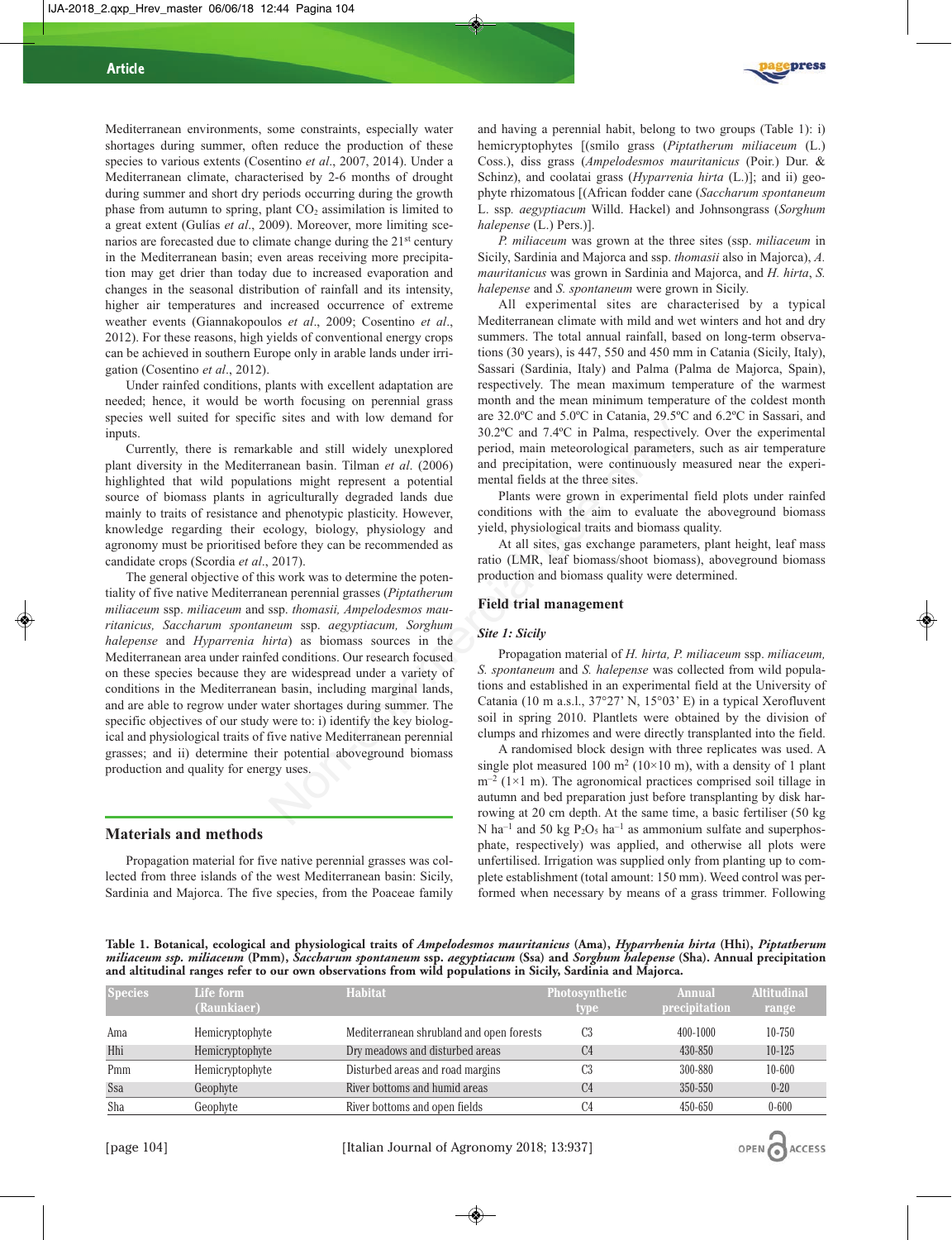

the post-establishment year, crops were managed without any agronomical input supply; therefore, no irrigation, fertilisation or weed control was conducted. Harvest was carried out in September 2010, 2011 and 2012, corresponding to the first, second and third growing season, respectively. Biomass was measured in the centre of each plot after removing the edge plants from all sides to obtain a sampling area of 12 m<sup>2</sup> (4×3 m). Fresh biomass samples were oven dried at 65°C until a constant weight was reached to calculate the dry matter yield. The plant height and LMR were determined for ten random tillers per species in the year post-establishment.

#### *Site 2: Majorca*

Seeds of *A. mauritanicus*, *P. miliaceum* ssp. *miliaceum* and *P. miliaceum* ssp*. thomasii* were collected from wild populations in Majorca. Seeds were germinated in seed benches in December 2012. Plantlets of both subspecies of *P. miliaceum* were transplanted into fields at the University of the Balearic Islands (39º38' N, 2º38' E, 80 m a.s.l.) in February 2013, and those of *A. mauritanicus* were transplanted in November 2013. The experiment was carried out under rainfed conditions in 2 m2 plots (plants were spaced 0.25 m apart within and between rows for both subspecies of *P. miliaceum* and 0.50 m for *A. mauritanicus*), with 4 plots per species in a completely randomised design. No fertiliser was applied during the experimental period, and the plants were only irrigated during the two weeks after transplantation into the field to ensure plant establishment. Weed control was performed by means of a grass trimmer only during the first growing season.

Aboveground biomass production was evaluated for 5 plants placed at the centre of each plot at the beginning of summer in 2013 and 2014. Fresh biomass samples were oven dried at 65°C until a constant weight was reached to calculate the dry matter yield. Morphological traits (plant height and LMR) were determined on 5 random plants in the year post-establishment.

#### *Site 3: Sardinia*

Propagation material from 26 populations of *A. mauritanicus* and *P. miliaceum* ssp. *miliaceum* were collected across Sardinia from different microhabitats. Seeds of *P. miliaceum* were sown in pots, and the seedlings of the 8 best-germinating accessions were randomly transplanted into the field at the end of winter (February 2012). Clonal plantlets of *A. mauritanicus* were collected in October-November 2012. The plantlets, obtained through the division of clumps, were grown in pots until they were transplanted into the field in autumn 2013. The field experiment was carried out at the experimental station of CNR (40°45'12'' N, 8°25'17'' E, 27 m a.s.l.) in Sardinia (Italy). Three plots per species were established in a completely randomised design. Each plot contained 8 plants belonging to the same accession with a planting distance of  $0.5 \times 0.5$  m. No fertiliser was applied during the experimental period, and emergency irrigation (50 mm) was provided just after transplanting to facilitate plant establishment. Afterwards, neither fertilisers nor irrigation were applied, and weed control was performed by means of a grass trimmer. For *P. miliaceum*, the aboveground plant biomass was estimated once a year in July 2012 (1st growing season), 2013 (2nd growing season) and 2014 (3rd growing season). Plant biomass was determined on an individual plant basis as the average dry weight (oven dried samples at 65°C) of 18 plants per population (6 plants per plot). For *A. mauritanicus*, the aboveground biomass was measured for the first time in July 2014, when a sufficient plant size was attained. Morphological traits (plant height and LMR) were determined for 16 random tillers per plot (48 tillers per species) in the year post-establishment for both species. itions in 2 m<sup>2</sup> plots (plants were spaced cor line, Lincoln, NE, USA). Four r A. mauritanicus), with 4 plots per defined to plot were allysed for each proceed rows for both subspective and the plants were only and in the

#### **Biomass quality**

Sub-samples of fresh biomass were placed in a ventilated oven to dry at 65°C until a constant weight was reached to determine the dry biomass and moisture content. The dry biomass was ground and stored for biomass quality analysis. Neutral and acid detergent fibres (NDF and ADF, respectively) and acid detergent lignin (ADL) were determined according to the method in Van Soest *et al*. (1991). The hemicellulose and cellulose content were calculated as NDF-ADF and ADF-ADL, respectively. The ash content was determined by placing 1 g samples in a muffle furnace at 550±50°C. All analytical determinations were replicated three times.

#### **Gas exchange measurements**

Gas exchange, as net photosynthesis (Pn,  $\mu$ mol CO<sub>2</sub> m<sup>-2</sup> s<sup>-1</sup>), and the leaf transpiration rate (E, mmol  $H_2O$  m<sup>-2</sup> s<sup>-1</sup>) were determined in fully developed and healthy leaves at mid-morning on sunny days using a portable photosynthesis system (Li6400, Li-Cor Inc., Lincoln, NE, USA). Four replicate plants from the centre of each plot were analysed for each species. Cuvette settings of 400 ppm  $[CO_2]$  and 1500 µmol m<sup>-2</sup> s<sup>-1</sup> of photosynthetically active radiation (10% blue and 90% red light) were used. Instantaneous water use efficiency (WUEi,  $\mu$ mol CO<sub>2</sub> mmol H<sub>2</sub>O<sup>-1</sup>) was calculated as Pn/E.

#### **Statistical analysis**

Statistical analysis was carried out separately for each site. For Catania, the biomass dry matter yield was analysed using one-way analysis of variance (ANOVA) with repeated measures on time. Measurements were performed across years within subjects, while species was a between-subjects effect. The tests of between-subjects effects were based on the average of the within-subjects effects. For Palma and Sassari, the biomass yield was analysed using one-way ANOVA, with species as a fixed effect.

For each location, plant height, LMR, Pn, E and WUEi were analysed using one-way ANOVA, with species as a fixed effect. The analyses were performed based on the randomised block design (CoStat version 6.003, CoHort software, Monterey, CA, USA). Percentage data were arcsine  $\sqrt{\frac{9}{6}}$  transformed before the analysis. The least significant difference was used for mean separation at the 95% confidence level.

## **Results**

#### **Meteorological conditions**

Important differences among sites in the pattern of annual precipitation and maximum and minimum air temperatures were observed (Figure 1). Palma was the driest site, with a mean annual precipitation of 452 mm, and 588 and 639 mm  $\rm{yr^{-1}}$  were registered for Catania and Sassari, respectively. Catania was the warmest site, with a mean annual temperature of 17.7ºC, while 16.9ºC and 15.5ºC, respectively, were registered in Palma and Sassari. The greatest difference between the average monthly maximum and minimum air temperatures was observed in Sassari (12.3ºC), while 11.3ºC and 10.8ºC were registered for Catania and Palma, respectively.

#### **Morphological and physiological characteristics**

The morphological and physiological characteristics of the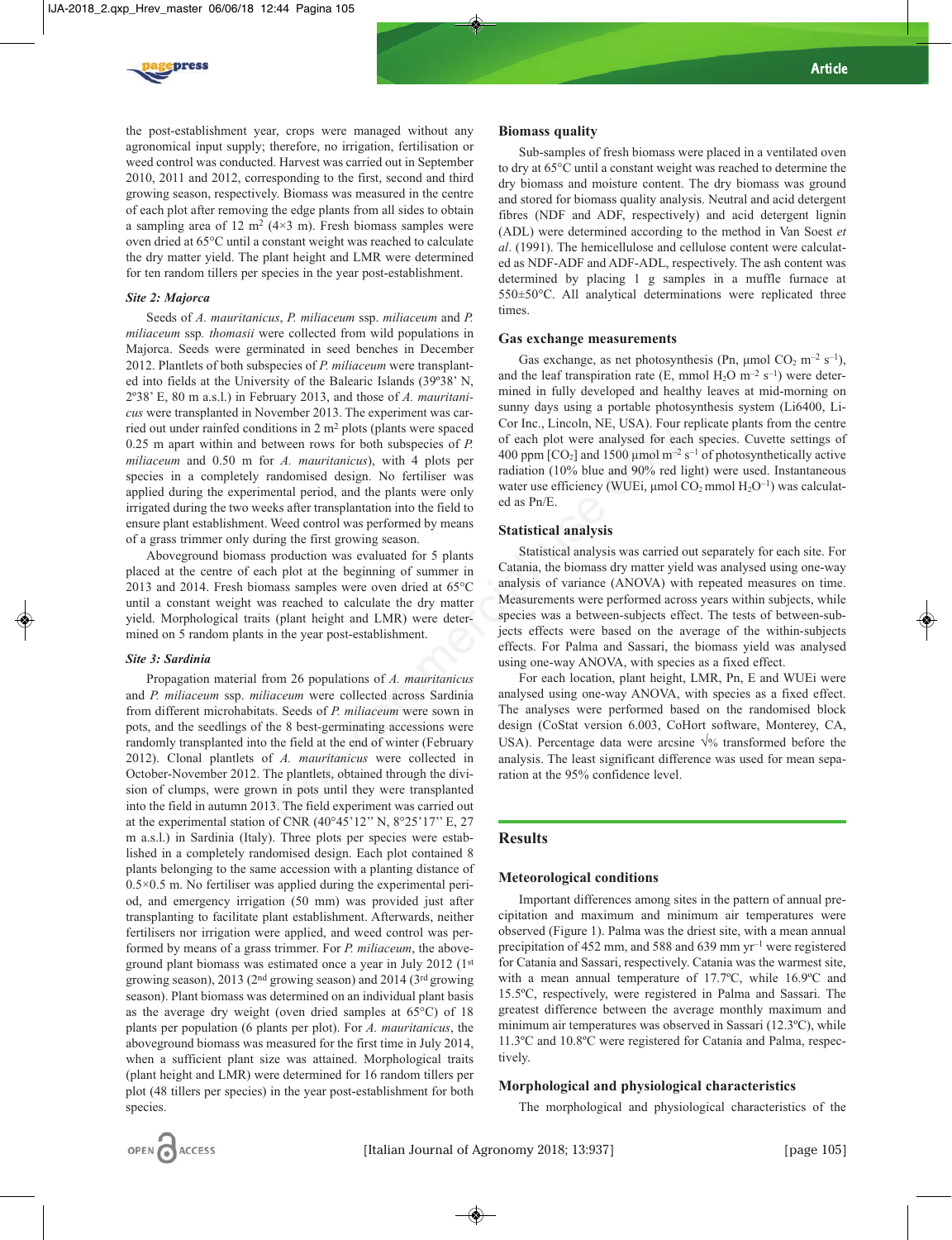

plants reflected differences in growth form, leaf habit and photosynthetic type among the studied species (Table 2).

In Catania, the main effect of species was significant for all studied morphological and physiological characteristics. *S. spontaneum* was the tallest (2.21 m), and *H. hirta* was the shortest among species (1.00 m). *S. halepense* showed the highest leaf mass ratio (LMR,  $0.68$  g g<sup>-1</sup>), while no differences were observed in the other species (0.26 g  $g^{-1}$  on average). Net photosynthesis (Pn) was the highest in the C4 species *S. spontaneum* and *S. halepense* (26.6 and 23.8 umol  $CO<sub>2</sub> m<sup>-2</sup> s<sup>-1</sup>$ , respectively). *P. miliaceum* showed the lowest Pn, 14.1 umol  $CO<sub>2</sub>$  m<sup>-2</sup> s<sup>-1</sup>. The latter species also showed the lowest transpiration rate (E, 3.8 mmol H<sub>2</sub>O m<sup>-2</sup> s<sup>-1</sup>), while *S*. *halepense* exhibited the highest E (5.1 mmol H<sub>2</sub>O m<sup>-2</sup> s<sup>-1</sup>). The highest instantaneous water use efficiency (WUEi) was achieved in *S. spontaneum* (6.2 µmol  $CO_2$  mmol  $H_2O^{-1}$ ), the lowest was in *P. miliaceum* (3.8 µmol  $CO_2$  mmol  $H_2O^{-1}$ ), while *S. halepense* and *H. hirta* were in the middle of the range  $(4.7 \text{ \mu mol } CO_2 \text{ mmol } H_2O^{-1})$ .

In Palma, significant effects of species were observed in LMR, Pn, and WUEi. Plant height and E did not significantly differ between species.

Plant height was 0.92 m in *A. mauritanicus* and 0.93 m *P. miliaceum*, while LMR was higher in *A. mauritanicus* than in *P. miliaceum* (1.0 and 0.24 g  $g^{-1}$ , respectively), and Pn showed the same pattern (18.7 and 12.6 µmol  $CO_2$  m<sup>-2</sup> s<sup>-1</sup>, respectively). Despite the different Pn values between species, E was similar (2.7 and 2.3 mmol H2O m–2 s–1 in *A. mauritanicus* and *P. miliaceum,* respectively), leading to higher WUEi in *A. mauritanicus* in comparison to *P. miliaceum* (7.0 and 6.2 µmol  $CO<sub>2</sub>$  mmol  $H<sub>2</sub>O<sup>-1</sup>$ , respectively).

In Sassari, a significant difference between species was observed for LMR and Pn, while plant height, E and WUEi were not significantly different. LMR was higher in *A. mauritanicus* than in *P. miliaceum* (0.71 and 0.23 g  $g^{-1}$ , respectively), while Pn was higher in *P. miliaceum* than in *A. mauritanicus* (12.6 and 6.7 umol  $CO<sub>2</sub>$  m<sup>-2</sup> s<sup>-1</sup>, respectively).

#### **Biomass production and quality**

In Catania and Palma, aboveground dry matter yield was significantly different among species (P≤0.001), while no differences were found in Sassari.

Based on the average among the three cultivation years, *S. spontaneum* was the most productive species in Catania, producing more than 18 Mg ha–1, followed by S. *halepense*, with 5.4 Mg ha– 1. *P. miliaceum* and *H. hirta* showed similar results, 3.2 and 3.0 Mg ha<sup>-1</sup>, respectively. The third growing season was the most productive across species (10.2 Mg ha<sup>-1</sup>), and these values differed from those obtained in the second  $(7.8 \text{ Mg ha}^{-1})$  and the first year  $(4.7 \text{ g})$  $Mg$  ha<sup>-1</sup>). The species showing the most stable yield among years were *P. miliaceum* and *H. hirta* [coefficient of variation (CV) 17.1 and 21.5%]*,* while *S. halepense* and *S. spontaneum* showed the highest CV (40.5 and 39.5%, respectively) (Figure 2A).

In Palma, *A. mauritanicus* was the most productive species during establishment (7.5 Mg ha–1), while the subspecies of *P. miliaceum* produced 2.4 Mg ha–1 (ssp. *miliaceum*) and 1.5 Mg ha–1 (ssp. *thomasii*). In the second growing season, no differences were observed between *P. miliaceum* and *P. thomasii,* with values of 1.7 and 1.8 Mg ha–1, respectively. Of the two subspecies*, P. thomasii* showed the lowest CV among years (9%), while *P. miliaceum* had a CV of 16% (Figure 2B).

In Sassari, *P. miliaceum* showed high inter-annual variation in biomass production, exhibiting productivity of 2.1 Mg ha<sup>-1</sup> in the first year, a sharp increase in the second year  $(23.3 \text{ Mg ha}^{-1})$  and a decrease during the third year (10.6 Mg ha–1). However, *P. miliaceum* maintained relatively high productivity when compared to the other two sites. Across the three cultivation years, *P. miliaceum* showed a CV in biomass production of 72% (Figure 2C). The dry matter yield of *A. mauritanicus* in 2014 was comparable to that of *P. miliaceum* in the 3<sup>rd</sup> year (11.1 Mg ha<sup>-1</sup>).

Biomass quality in terms of moisture, ash, ADL, hemicellulose and cellulose content significantly differed among species within sites (Table 3).



**Figure 1. Monthly mean maximum (solid line) and minimum (dashed line) temperatures and monthly precipitation (filled bars) during the experimental period at the three experimental sites: Catania (A), Sassari (B) and Palma (C). Data were gathered by meteorological stations located near the experimental fields.**

OPEN CACCESS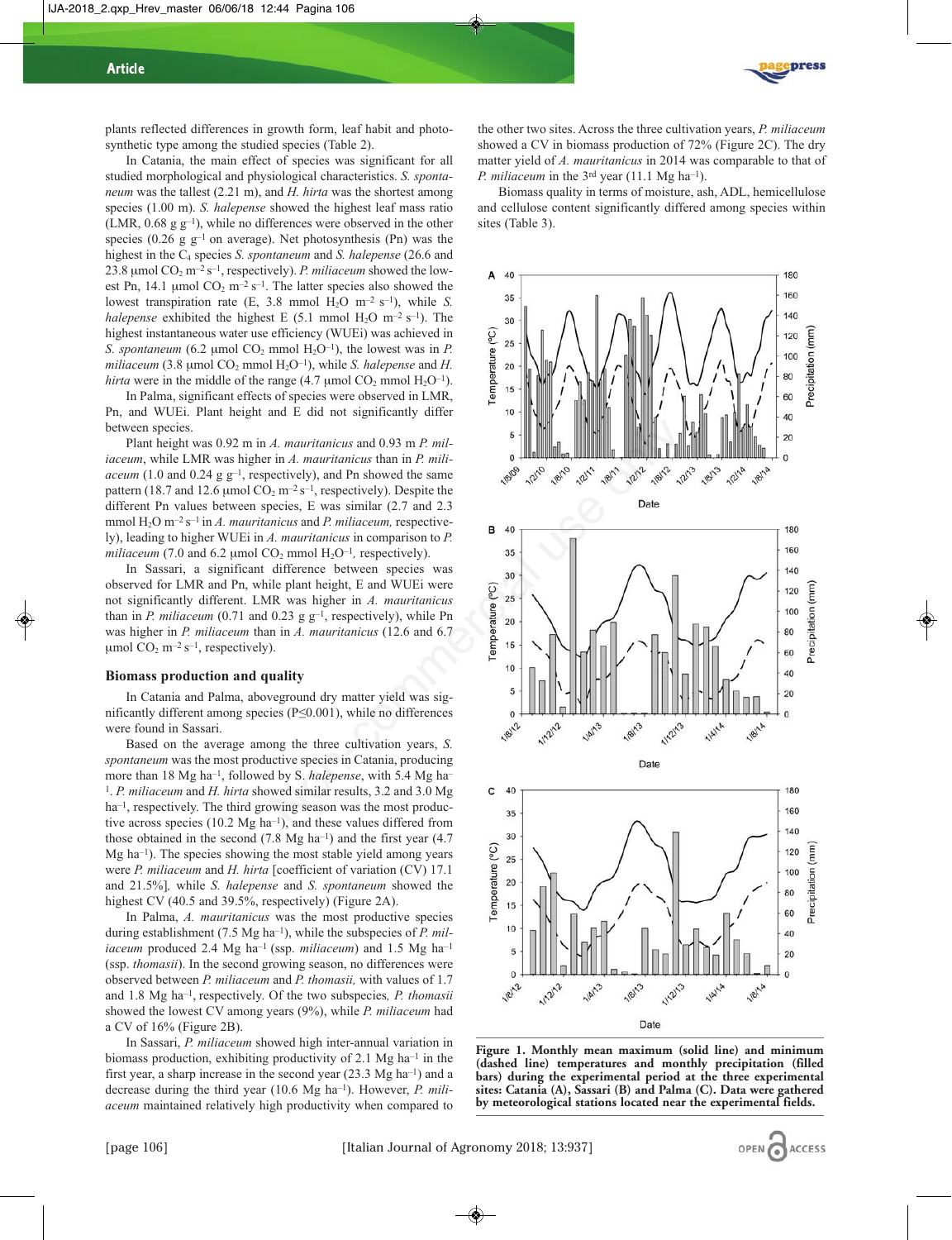![](_page_4_Picture_0.jpeg)

In Catania, the biomass moisture content was higher in *S. spontaneum* than in *S. halepense* (60.5 and 42.7%, respectively)*. H. hirta* and *P. miliaceum* showed the lowest moisture (34.2 and 34.9%). The ash content was the highest in *P. miliaceum* (5.1%) and the lowest in *S. spontaneum* (3.7%). Both the ADL and cellulose content were greater in *S. spontaneum* (8.4 and 38.2%, respectively) than in the other species, while *S. halepense* showed the highest hemicellulose content (29.7%).

In Palma, *P. miliaceum* ssp. *thomasii, P. miliaceum* ssp. *miliaceum* and *A. mauritanicus* showed similar, although significantly different, moisture content (42.6-43.9%). The ash content was higher in *P. miliaceum* (7.5%) than in *P. thomasii* and *A. mauritanicus* (6.8 and 6.7%, respectively). The ADL content was the highest in *P. miliaceum* (6.8%) and the lowest in *A. mauritanicus* (5.3%)*.* Hemicellulose was the highest in *P. thomasii* (29.3%) and the lowest in *P. miliaceum* (27.0%), while cellulose was the highest in *A. mauritanicus* (39.3%) and the lowest in *P. thomasii*.

In Sassari, moisture, ash, ADL, hemicellulose and cellulose

significantly differed between species. The moisture content was higher in *A. mauritanicus* than in *P. miliaceum* (41.1 and 30.8%, respectively). The ash, ADL and cellulose content were higher in *P. miliaceum* (9.1, 12.6 and 36.7%, respectively) than in *A. mauritanicus* (2.8, 10.3 and 34.6%, respectively), while hemicellulose was higher in *A. mauritanicus* than in *P. miliaceum* (34.5 and 29.3%, respectively).

# **Discussion**

#### **Morphological and physiological traits**

The five studied species are perennial grasses and have some common traits, such as the ability to regrow from buds at or near the soil surface after the season of stress. However, differences in photosynthetic type, environmental requirements (Table 1), plant height and LMR (Table 2) suggest differences in plant architecture

| Table 2. Mean values ± standard errors of morphological and physiological traits of Hyparrhenia hirta (Hhi), Piptatherum miliaceum<br>ssp. miliaceum (Pmm), Saccharum spontaneum ssp. aegyptiacum (Ssa), Sorghum halepense (Sha) and Ampelodesmos mauritanicus<br>(Ama) at the three collection sites. Plant height (m), leaf mass ratio (LMR, leaf biomass/shoot biomass, $g g^{-1}$ ), maximum photosynthetic<br>rate on an area basis (Pn, $\mu$ mol CO <sub>2</sub> m <sup>-2</sup> s <sup>-I</sup> ), leaf transpiration (E, mmol H <sub>2</sub> O m <sup>-2</sup> s <sup>-1</sup> ) and instantaneous water use efficiency (WUEi,<br>Pn/E, $\mu$ mol CO <sub>2</sub> mmol H <sub>2</sub> O <sup>-1</sup> ). P-values for the main effect of species at each site according to one-way ANOVA. |                |                                                                                                                                   |                         |                 |                |                |  |  |
|----------------------------------------------------------------------------------------------------------------------------------------------------------------------------------------------------------------------------------------------------------------------------------------------------------------------------------------------------------------------------------------------------------------------------------------------------------------------------------------------------------------------------------------------------------------------------------------------------------------------------------------------------------------------------------------------------------------------------------------------------------------------------------------------------|----------------|-----------------------------------------------------------------------------------------------------------------------------------|-------------------------|-----------------|----------------|----------------|--|--|
| <b>Species</b>                                                                                                                                                                                                                                                                                                                                                                                                                                                                                                                                                                                                                                                                                                                                                                                     | Site*          | <b>Plant height</b>                                                                                                               | <b>LMR</b>              | P <sub>n</sub>  | B.             | <b>WUEi</b>    |  |  |
| Hhi                                                                                                                                                                                                                                                                                                                                                                                                                                                                                                                                                                                                                                                                                                                                                                                                |                | $1.00 \pm 0.18$                                                                                                                   | $0.24 \pm 0.03$         | $19.7 \pm 0.92$ | $4.2 \pm 0.27$ | $4.7 \pm 0.09$ |  |  |
| Ssa                                                                                                                                                                                                                                                                                                                                                                                                                                                                                                                                                                                                                                                                                                                                                                                                |                | $2.21 \pm 0.25$                                                                                                                   | $0.28 \pm 0.04$         | $26.6 \pm 1.44$ | $4.3 \pm 0.56$ | $6.2 \pm 0.47$ |  |  |
| Sha                                                                                                                                                                                                                                                                                                                                                                                                                                                                                                                                                                                                                                                                                                                                                                                                |                | $1.36 \pm 0.47$                                                                                                                   | $0.68 \pm 0.15$         | $23.8 \pm 2.13$ | $5.1 \pm 0.94$ | $4.7 \pm 0.45$ |  |  |
| Pmm                                                                                                                                                                                                                                                                                                                                                                                                                                                                                                                                                                                                                                                                                                                                                                                                |                | $1.06 \pm 0.10$                                                                                                                   | $0.25 \pm 0.06$         | $14.1 \pm 0.38$ | $3.8 \pm 0.21$ | $3.7 \pm 0.10$ |  |  |
| Species effect                                                                                                                                                                                                                                                                                                                                                                                                                                                                                                                                                                                                                                                                                                                                                                                     |                | $\leq 0.001$                                                                                                                      | $\leq 0.001$            | $\leq 0.001$    | 0.016          | $\leq 0.001$   |  |  |
| Ama                                                                                                                                                                                                                                                                                                                                                                                                                                                                                                                                                                                                                                                                                                                                                                                                | $\overline{2}$ | $0.92 \pm 0.30$                                                                                                                   | $1.00 \pm 0.00^{\circ}$ | $18.7 \pm 1.37$ | $2.7 \pm 0.20$ | $7.0 \pm 0.52$ |  |  |
| Pmm                                                                                                                                                                                                                                                                                                                                                                                                                                                                                                                                                                                                                                                                                                                                                                                                | $\overline{2}$ | $0.93 \pm 0.11$                                                                                                                   | $0.24 \pm 0.05$         | $12.6 \pm 1.41$ | $2.3 \pm 0.42$ | $6.2 \pm 0.75$ |  |  |
| Species effect                                                                                                                                                                                                                                                                                                                                                                                                                                                                                                                                                                                                                                                                                                                                                                                     | $\overline{2}$ | 0.504                                                                                                                             | 0.002                   | $\leq 0.001$    | 0.084          | 0.026          |  |  |
| Ama                                                                                                                                                                                                                                                                                                                                                                                                                                                                                                                                                                                                                                                                                                                                                                                                | 3              | $1.98 \pm 34.5$                                                                                                                   | $0.71 \pm 0.14$         | $6.7 \pm 0.95$  | $2.3 \pm 0.25$ | $2.9 \pm 0.45$ |  |  |
| Pmm                                                                                                                                                                                                                                                                                                                                                                                                                                                                                                                                                                                                                                                                                                                                                                                                | 3              | $1.16 \pm 0.07$                                                                                                                   | $0.23 \pm 0.03$         | $12.6 \pm 1.98$ | $3.3 \pm 0.82$ | $3.8 \pm 0.41$ |  |  |
| Species effect                                                                                                                                                                                                                                                                                                                                                                                                                                                                                                                                                                                                                                                                                                                                                                                     | 3              | 0.054                                                                                                                             | 0.017                   | 0.009           | 0.095          | 0.067          |  |  |
| *Site 1=Catania; site 2=Palma; site 3=Sassari; °young plants.                                                                                                                                                                                                                                                                                                                                                                                                                                                                                                                                                                                                                                                                                                                                      |                | Table 3. Mean values (% w/w) ± standard error of biomass quality of Hyparrhenia hirta (Hhi), Piptatherum miliaceum ssp. miliaceum |                         |                 |                |                |  |  |

**Table 3. Mean values (% w/w) ± standard error of biomass quality of** *Hyparrhenia hirta* **(Hhi),** *Piptatherum miliaceum* **ssp.** *miliaceum* **(Pmm),** *Saccharum spontaneum* **ssp.** *aegyptiacum* **(Ssa),** *Sorghum halepense* **(Sha),** *Ampelodesmos mauritanicus* **(Ama) and** *Piptatherum miliaceum* **ssp.** *thomasii* **(Pmt). P-values of the main effect of species at each site according to one-way ANOVA.** 

| <b>Species</b> | Site*          | <b>Moisture</b> | Ash           | <b>ADL</b>     | Hemicellulose  | <b>Cellulose</b> |
|----------------|----------------|-----------------|---------------|----------------|----------------|------------------|
| Hhi            |                | $34.2 \pm 1.7$  | $4.7 \pm 0.7$ | $6.3 \pm 0.6$  | $25.9 \pm 1.4$ | $33.6 \pm 1.1$   |
| Ssa            |                | $60.5 \pm 1.8$  | $3.7 \pm 0.9$ | $8.4 \pm 0.6$  | $26.1 \pm 0.7$ | $38.2 \pm 1.3$   |
| Sha            |                | $42.7 \pm 2.9$  | $4.3 \pm 1.1$ | $6.8 \pm 0.2$  | $29.7 \pm 0.7$ | $33.3 \pm 1.2$   |
| Pmm            |                | $34.9 \pm 2.5$  | $5.1 \pm 0.8$ | $6.2 \pm 0.2$  | $27.3 \pm 1.3$ | $35.5 \pm 0.9$   |
| Species effect |                | ≤0.001          | ≤0.001        | ≤0.001         | $\leq 0.001$   | ≤0.001           |
| Ama            | $\overline{2}$ | $43.4 \pm 0.7$  | $6.7 \pm 0.1$ | $5.3 \pm 0.3$  | $28.3 \pm 1.1$ | $39.3 \pm 0.4$   |
| Pmt            | 2              | $43.9 \pm 0.7$  | $6.8 \pm 0.1$ | $6.0 \pm 0.1$  | $29.3 \pm 0.5$ | $35.0 \pm 0.5$   |
| Pmm            | $\overline{2}$ | $42.6 \pm 0.7$  | $7.5 \pm 0.1$ | $6.8 \pm 0.2$  | $27.0 \pm 0.4$ | $36.5 \pm 0.3$   |
| Species effect | $\overline{2}$ | ≤0.001          | 0.002         | ≤0.001         | 0.004          | ≤0.001           |
| Pmm            | 3              | $30.8 \pm 1.2$  | $9.1 \pm 0.4$ | $12.6 \pm 0.5$ | $29.3 \pm 1.1$ | $36.7 \pm 0.7$   |
| Ama            | 3              | $41.1 \pm 2.8$  | $2.8 \pm 0.4$ | $10.3 \pm 0.3$ | $34.5 \pm 0.5$ | $34.6 \pm 0.4$   |
| Species effect | 3              | 0.007           | $\leq 0.001$  | $\leq 0.001$   | 0.003          | 0.012            |

\*Site 1=Catania; site 2=Palma; site 3=Sassari.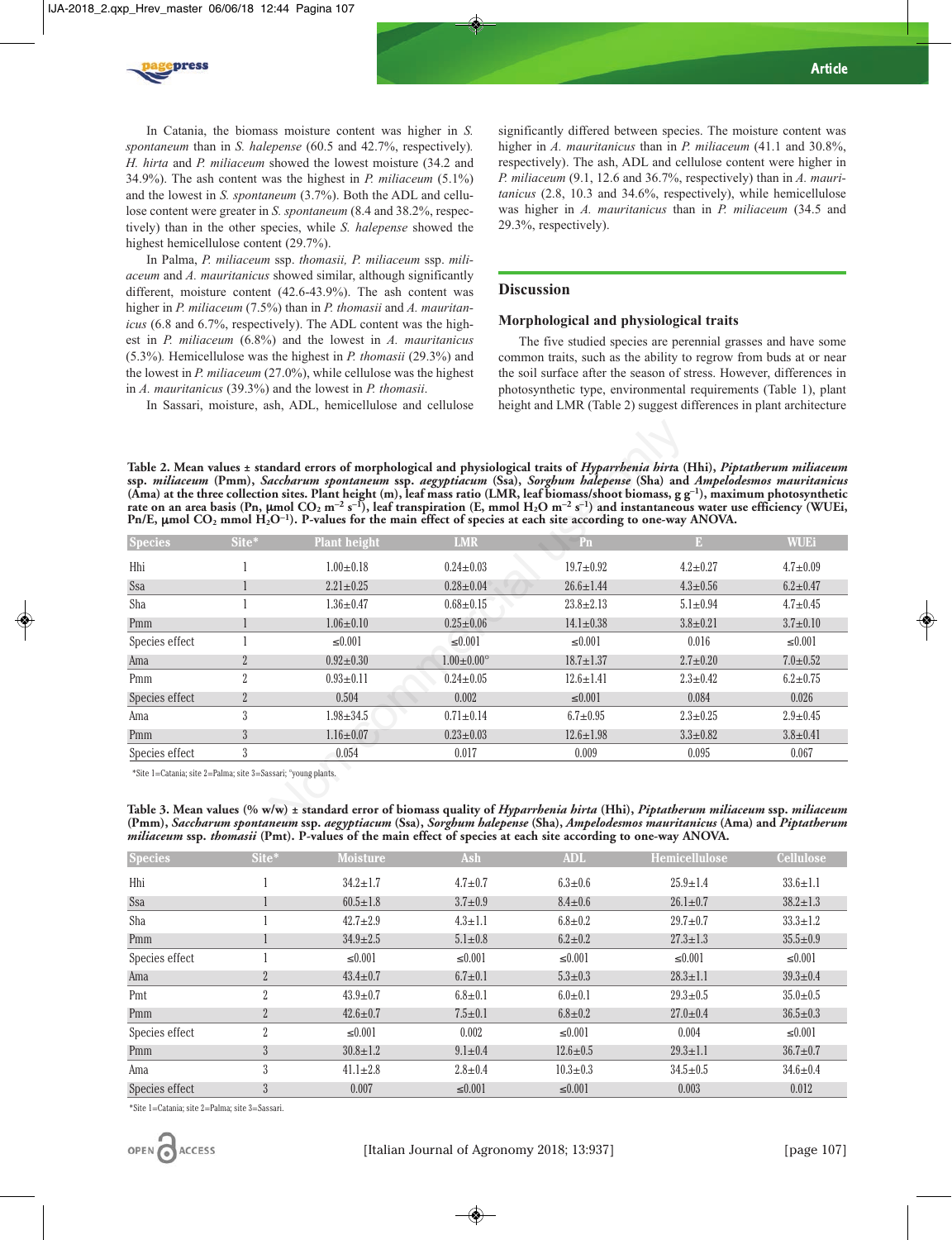and biomass productivity. Biomass allocation to leaves was relatively low in *H. hirta*, *S. spontaneum* and *P. miliaceum* (from 0.28 to 0.23 g  $g^{-1}$ ) in comparison to other grasses (Freschet, 2015). Nevertheless, it should be considered that the LMR values reported in this study correspond to adult flowering or leaf-senescent plants, in which the stem and panicle are important components of the total aerial biomass. By contrast, LMR values reported for *A. mauritanicus* correspond to young plants, in which neither stems nor panicles have been produced.

The maximum gas exchange rates were recorded in late spring for the  $C_4$  species and early to mid-spring for the  $C_3$  species, which is in accordance with the different temperature requirements for the two photosynthetic types (Berry and Björkman, 1980; Yamori *et al*., 2014). Moreover, maximum Pn values were recorded in *S. spontaneum* and *S. halepense*, both showing a C4 photosynthetic pathway. However, it is noteworthy that relatively high Pn and low E values were recorded in *A. mauritanicus*, a C<sub>3</sub> species, leading to this species showing the highest WUEi. The high ability of *A. mauritanicus* to assimilate carbon with low water consumption is a highly interesting trait in terms of biomass production under marginal Mediterranean conditions, where water stress is the most important limiting factor, and this is likely related to some anatomical traits, such as the encrypted stomata of this species (Romero-Munar, unpublished results). In fact, encrypted stomata have been suggested to be an important contributor to reductions in leaf transpiration under well-watered conditions (Roth-Nebelsick *et al*., 2009), which would limit excessive plant water consumption during spring, leading to higher water availability in summer.

#### **Biomass production and quality**

Most of the studied species showed relatively low biomass production, below 20  $Mg$  ha<sup>-1</sup>, when compared with other perennial grasses commonly used as biomass sources, such as giant reed, miscanthus and switchgrass, with yields ranging between 7 and 60 Mg ha–1 (Lewandowski *et al*., 2003; Zegada-Lizarazu *et al*., 2010). However, it is important to highlight that giant reed, miscanthus and switchgrass are commonly cultivated in temperate or Mesomediterranean areas, where the annual precipitation is usually greater than 700 mm and, most importantly, its distribution is much more regular during the year than in typical Mediterranean climate areas, where there is an uncoupling between the optimal temperature and water availability. In fact, few works have studied the production of those commonly used perennial grasses under semi-arid Mediterranean conditions. In this sense, Cosentino *et al*. (2007, 2014) showed that miscanthus and giant reed productivity used to be lower than 15 Mg ha<sup>-1</sup> in southern Italy when grown under rainfed conditions, which is similar to the productivity of *P. miliaceum* reported in our study and well below the productivity of *S. spontaneum*. From a productivity point of view, *S. spontaneum* can be suggested to be a highly productive species in areas with a typical Mediterranean climate with annual precipitation between 400 and 500 mm, since its productivity was higher than 25 Mg ha–1 three years after it was established in spite of the low precipitation recorded. Its maximum reported productivity in this study (28 Mg ha<sup>-1</sup>) was similar to that showed for energy cane under subtropical conditions (Lewandowski *et al*., 2003). Recently, Cosentino *et al*. (2015b) and Scordia *et al*. (2015) highlighted the agronomically desirable traits of *S. spontaneum*, such as its  $C_4$  metabolism, high biomass yield, active  $CO<sub>2</sub>$  assimilation rates during drought-stress periods, ability to use water and radiation efficiently and satisfactory biomass quality.

*P. miliaceum* showed similar productivity to that of *S. spontaneum*, 23 Mg ha–1, but this value was only attained under higher

![](_page_5_Picture_6.jpeg)

annual precipitation, since such high productivity was only recorded at the most humid site, Sassari, where the annual precipitation was greater than 600 mm during the experimental period. Moreover, this species showed high inter-annual variability in biomass production (Figure 2). *S. halepense* and *A. mauritanicus* showed intermediate biomass production, 8.1 and 7.5 Mg ha<sup>-1</sup>, respectively, which are similar to the reported dry matter yield in humid semi-natural grasslands under temperate conditions (Tonn *et al*., 2010). However, *S. halepense* has been reported to produce between 14 and 17  $Mg$  ha<sup>-1</sup> under subtropical conditions (Lewandowski *et al*., 2003), and *A. mauritanicus* would likely increase its biomass production in subsequent years. By contrast,

![](_page_5_Figure_8.jpeg)

**Figure 2. Dry biomass production of** *Hyparrhenia hirta* **(Hhi),** *Piptatherum miliaceum* **ssp.** *miliaceum* **(Pmm),** *Saccharum spontaneum* **ssp.** *aegyptiacum* **(Ssa),** *Sorghum halepense* **(Sha),** *Ampelodesmos mauritanicus* **(Ama) and** *Piptatherum miliaceum* **ssp.** *thomasii* **(Pmt) at the three experimental sites: Catania (A), Palma (B) and Sassari (C). Values are means ± standard error.**

![](_page_5_Picture_12.jpeg)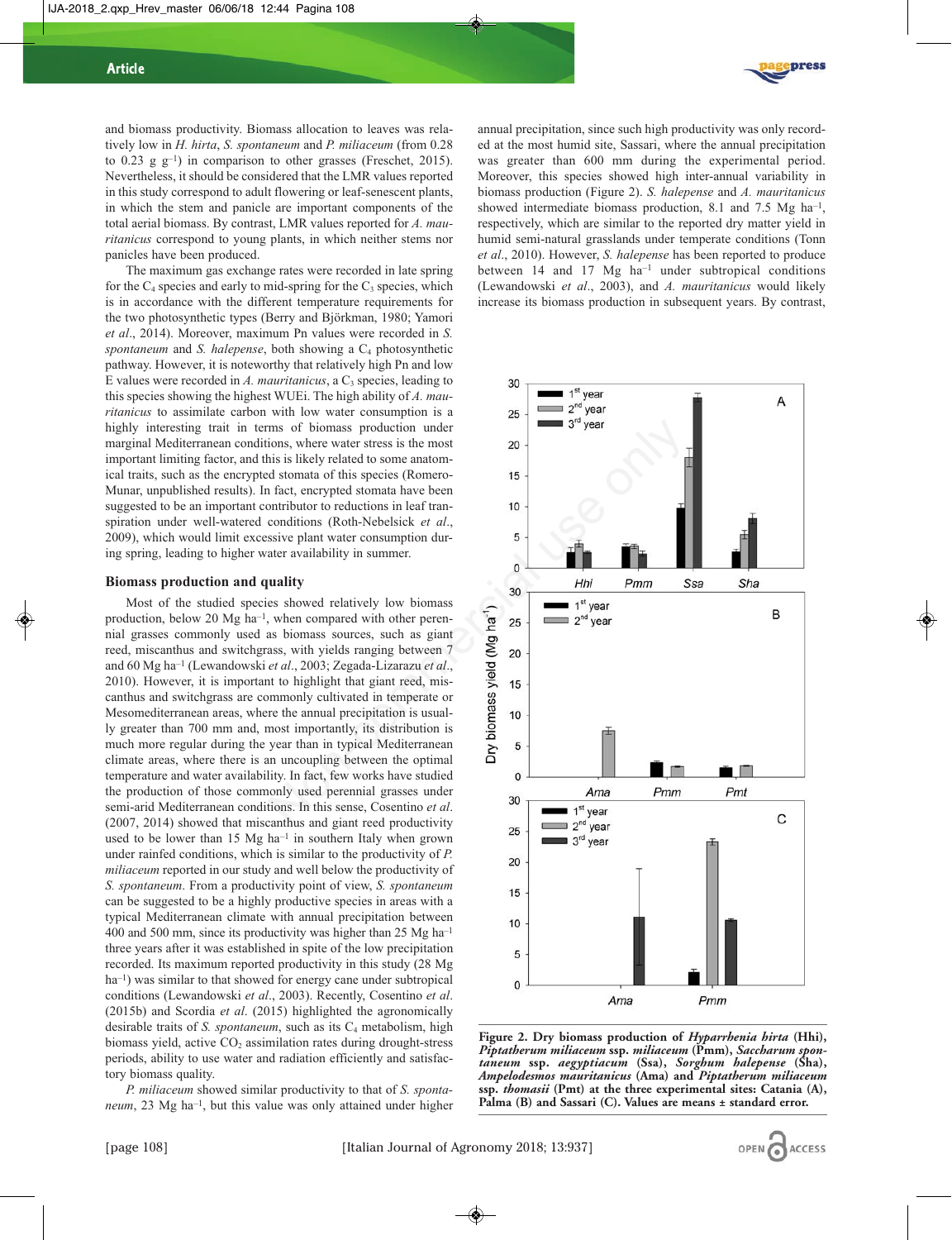![](_page_6_Picture_0.jpeg)

*H. hirta*, a C<sub>4</sub> species that is usually cultivated as a forage resource in semi-arid areas (Aydin *et al*., 1999), attained maximum biomass production of  $4 \text{ Mg} \text{ ha}^{-1}$ , which is higher than the dry matter yield reported for dry semi-natural grasslands in temperate areas (Tonn *et al*., 2010). It is worth to note that in post-establishment seasons the two hemicryptophyte (*P. miliaceum* and *H. hirta*) were not able to cover the ground area like the geophyte rhizomatous (*S. halepense*, *S. spontaneum*) in Catania site, thus, the adopted plant density  $(1.0 \times 1.0 \text{ m})$  was probably a limiting factor for biomass production. Further studies to optimise plant density could be envisaged.

The reported biomass quality parameters in this study suggest the interesting potential use of these species in low-temperature thermochemical conversions, since the ash content of all the species was similar to that reported for cardoon (Solano *et al*., 2010), giant reed (Scordia *et al*., 2016) and different semi-natural temperate grasslands (Tonn *et al*., 2010). In contrast, the ash content found in miscanthus was lower than that observed in our findings (Scordia *et al*., 2013, 2016). However, a more detailed analysis of biomass quality, such as the evaluation of lower heating values, ash melting behaviour, and bulk and energy density, taking also into account N, Cl, K, Si and other mineral contents, should be conducted in the future for an accurate assessment of the potentiality of these species in thermochemical conversions. In addition, the moisture content at harvest was high in all species, ranging from 30% in *P. miliaceum* to 60% in *S. spontaneum* (Table 3), which is well above the optimal values reported for switchgrass, miscanthus and other common herbaceous biomass crops (Mckendry, 2002; Karp and Shield, 2008). The moisture content at harvest is a key point in determining economic viability in lignocellulosic biomass production chains, since storage and transportation are highly limited by biomass humidity (Smeets *et al*., 2009). Moisture resulted highly variable from site to site and year to year. In this sense, environmental conditions and management practices largely determine the biomass humidity at harvest (Monti *et al*., 2015). as the evaluation of lower heating values of the solution of the reading values of the reading the random in the solution of S. *hale permial*<br>
S. S. and other mineral contents, should ground (Habyariman *et al.*, 2017).<br>

The three most important components of lignocellulosic feedstock, cellulose, hemicellulose and lignin, play a major role in determining the economic viability of the conversion of such feedstocks to ethanol (Menon and Rao, 2012). The results reported here suggest that the theoretical ethanol yield of most of the studied species might be quite comparable to that reported for other monocot species, such as miscanthus and giant reed, owing to the similar content of hemicellulose and cellulose (Scordia *et al*., 2014). *S. spontaneum* has been used in a dilute oxalic acid pretreatment, and both cellulose- and hemicellulose-derived sugars have been successfully fermented to ethanol (Scordia *et al*., 2010). Further studies might include the use of the other species for an accurate assessment of their conversion efficiency.

In a bioeconomy context, these wild species could be a resource for uses other than biomass. For instance, *A. mauritanicus* has traditionally been used in South Italy in the manufacture of artisanal baskets (Novellino, 2007; Restaino, 2008) and as traditional building material in Algeria (Merzoud and Habita, 2008; Merzoud *et al*., 2009). *S. spontaneum* has been suggested to be a species able to mitigate soil erosion in sloping areas (Cosentino *et al*., 2015a). *P. miliaceum* has been included in several seed mixtures for degraded land revegetation in xeric and arid Mediterranean areas (Oliveira *et al*., 2014) and in the remediation of heavy metal-contaminated areas (Kabas *et al*., 2012; Parraga-Aguado *et al*., 2014). Moreover, *P. miliaceum* and *H. hirta* can be potentially used in both extensive turf grass and green roofs in xeric and arid Mediterranean areas or as forage in early autumn

and late spring for grazing animals (Melis *et al*., 2016).

*H. hirta* has also been considered to be an interesting species because of its content of flavonolignans, an interesting group of compounds with potential uses in the pharmaceutical industry (Bouaziz *et al*., 2002), as well as its usefulness in ameliorating many liver disorders (Bouaziz-Ketata *et al*., 2014).

However, *H. hirta* and *A. mauritanicus* are also a concern because of their invasion ability in several areas (Grigulis *et al*., 2005; Chejara *et al*., 2010), and the rhizomatous species are not an exception, which highlights the importance of improving the knowledge regarding the physiological, agronomical and ecological traits of these species in order to use them in economically viable and environmentally safe ways.

On the other hand, wild accessions might serve as a source of genes for biomass and grain improvements and to confer resistance to abiotic and biotic stresses of cultivated crops. Although breeding activities are still at the infancy on this front, perennial sorghum lines [from *Sorghum bicolor* (L.) Moench × *Sorghum halepense* (L.) Pers.] showed grain and biomass yields comparable with the relative *S. bicolor,* with perennial behaviour depending mostly upon increased dosage of *S. halepense* genome in *S. bicolor* background (Habyarimana *et al*., 2017). These models might be useful in defining suitable perennial ideotypes, and in the development of new biomass crops.

# **Conclusions**

The ability of five native species to produce lignocellulosic biomass in terms of quantity and quality was assessed under different Mediterranean conditions. *S. spontaneum* appeared to be the most interesting species for biomass production, since it showed the highest productivity regardless of the annual precipitation. *P. miliaceum* showed similar productivity but only when the annual precipitation was greater than 600 mm. The studied native perennial grasses showed comparable biomass quality to that of other herbaceous bioenergy crops. In particular, *A. mauritanicus* showed the highest hemicellulose and cellulose and the lowest ash content.

All studied species appeared to be of interest under common Mediterranean conditions, *i.e*., annual precipitation below 700 mm, taking into consideration their potentiality as second-generation biomass sources in marginal lands. However, as undomesticated species, additional research is necessary to explore other populations from native environments to increase the genetic diversity for important phenological, morphological and physiological traits, investigate key traits for non-invasiveness, optimise cultivation practices and long-term performances, and demonstrate environmental benefits under different management practices.

# **References**

- Aydin G, Grant RJ, O'Rear J, 1999. Brown midrib sorghum in diets for lactating dairy cows. J. Dairy Sci. 10:2127-35.
- Berry J, Björkman O, 1980. Photosynthetic response and adaptation to temperature in higher plants. Annu. Rev. Plant Physiol. 31:491-543.
- Bouaziz M, Veitch NC, Grayer RJ, Simmonds MSJ, Damak M, 2002. Flavolignans from Hyparrhenia hirta. Phytochemistry 60:515-20.
- Bouaziz-Ketata H, Ben Salah G, Ben Salah H, Marrekchi R,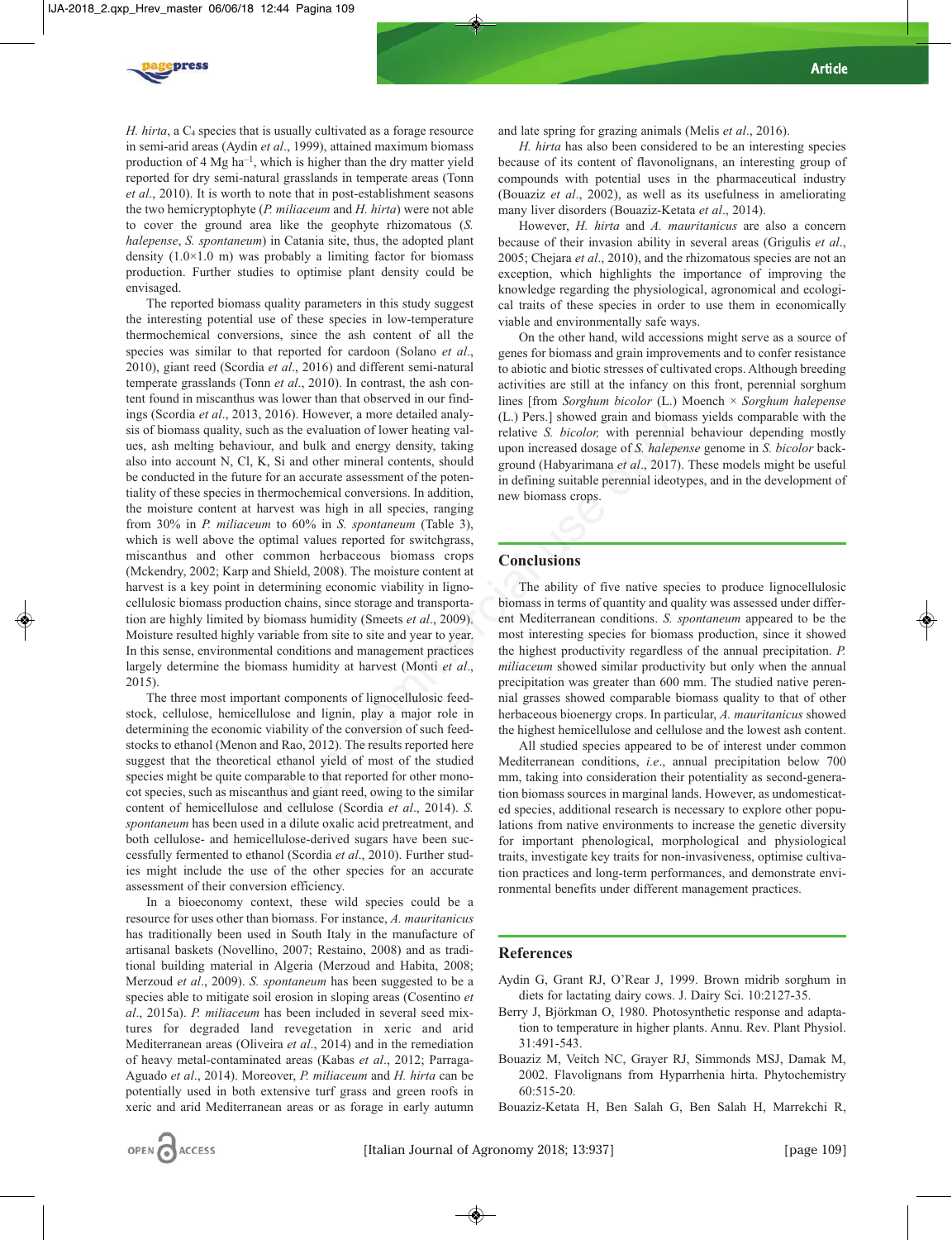![](_page_7_Picture_0.jpeg)

Jamoussi K, Boudawara T, Fakhfekh F, Zeghal N, 2014. Nitrate-induced biochemical and histopathological changes in the liver of rats: ameliorative effect of Hyparrhenia hirta. Biomed. Environ. Sci. 27:695-706.

- Chejara VK, Kritikos DJ, Kristiansen P, Sindel BM, Whalley RDB, Nadolny C, 2010. The current and future potential geographical distribution of Hyparrhenia hirta. Weed Res. 50:174-84.
- Cosentino SL, Copani V, Scalici G, Scordia D, Testa G, 2015a. Soil erosion mitigation by perennial species under Mediterranean environment. Bioenerg. Res. 8:1538–1547.
- Cosentino SL, Copani V, Testa G, Scordia D, 2015b. Saccharum spontaneum L. ssp. aegyptiacum (Willd.) Hack. a potential perennial grass for biomass production in marginal land in semiarid Mediterranean environment. Ind. Crop. Prod. 75:93-102.
- Cosentino SL, Patanè C, Sanzone E, Copani V, Foti S, 2007. Effect of soil water content and nitrogen supply on the productivity of Miscanthus  $\times$  giganteus Greef and Deu. in Mediterranean environment. Ind. Crop. Prod. 25:75-88.
- Cosentino SL, Scordia D, Sanzone E, Testa G, Copani V, 2014. Response of giant reed (Arundo donax L.) to nitrogen fertilisation and soil water availability in semi-arid Mediterranean environment. Eur. J. Agron. 60:22-32.
- Cosentino SL, Testa G, Scordia D, Alexopoulou E, 2012. Future yields assessment of bioenergy crops in relation to climate change and technological development in Europe. Ital. J. Agron. 7:154-66.
- Firrisa MT, van Duren I, Voinov A, 2013. Energy efficiency for rapeseed biodiesel production in different farming systems. Energ. Effic. 7:79-95.
- Freschet GT, 2015. Integrated plant phenotypic responses to contrasting above- and below-ground resources: key roles of specific leaf area and root mass fraction. New Phytol. 206:1247-60.
- Giannakopoulos C, Le Sager P, Bindi M, Moriondo M, Kostopoulou E, Goodess CM, 2009. Climatic changes and associated impacts in the Mediterranean resulting from a 2°C global warming. Glob. Planet Change 68:209-24.
- Grigulis K, Lavorel S, Davies ID, Dossantos A, Lloret F, Vilà M, 2005. Landscape-scale positive feedbacks between fire and expansion of the large tussock grass, Ampelodesmos mauritanica in Catalan shrublands. Glob. Change Biol. 11:1042-53.
- Gulías J, Cifre J, Jonasson S, Medrano H, Flexas J, 2009. Seasonal and inter-annual variation of gas exchange in thirteen woody species along a climatic gradient in the Mediterranean island of Mallorca. Flora 204:169-81.
- Habyarimana E, Lorenzoni C, Redaelli R, Alfieri M, Amaducci S, Cox S, 2017. Towards a perennial biomass sorghum crop: A comparative investigation of biomass yields and overwintering of Sorghum bicolor x S. halepense lines relative to long term S. bicolor trials in northern Italy. Biomass Bioener. 111:1-9.
- Hennecke A, Rettenmaier N, 2015. Sustainable land use: food production or fuels. In: D. Zilberman, R. Goetz and A. Garrido (Eds.), Natural resource management and policy -Competition and conflicts on resource use. Springer: Berlin/Heidelberg, Germany, 46:245-58.
- Kabas S, Faz A, Acosta JA, Zornoza R, Martínez-Martínez S, Carmona DM, Bech J, 2012. Effect of marble waste and pig slurry on the growth of native vegetation and heavy metal mobility in a mine-tailing pond. J. Geochem. Explor. 123:69-76.
- Kang S, Post WM, Nichols JA, Wang D, West TO, Bandaru V, Izaurralde RC, 2013. Marginal Lands: Concept, Assessment and Management. J. Agr. Sci. 5:129-39.
- Karlen DL, Birrell SJ, Johnson JMF, Osborne SL, Schumacher TE, Varvel GE, Ferguson RB, Novak JM, Fredrick JR, Baker JM,

Lamb JA, Adler PR, Roth GW, Nafziger ED, 2014. Multilocation corn stover harvest effects on crop yields and nutrient removal. Bioenerg. Res. 7:528-539.

- Karp A, Shield I, 2008. Bioenergy for plants and the sustainable yield challenge. New Phytol. 179:15-32.
- Lewandowski I, Scurlock JMO, Lindvall E, Christou M, 2003. The development and current status of perennial rhizomatous grasses as energy crops in the US and Europe. Biomass Bioener. 25:335-61.
- Liu Y, Xu Y, Zhang F, Yun J, Shen Z, 2014. The impact of biofuel plantation on biodiversity: a review. Chin. Sci. Bull. 59:4639-651.
- McKendry P, 2002. Energy production from biomass (part 1): overview of biomass. Bioresour. Technol. 83:37-46.
- Melis RAM, Sanna F, Re GA, Sulas L, Franca A, and Porqueddu C, 2016. Forage potential of Piptatherum miliaceum(L.) Coss (smilo grass). In: A. Kyriazopoulos, A. López-Francos, C. Porqueddu, P. Sklavou (Eds.), Ecosystem services and socioeconomic benefits of Mediterranean grasslands. Options Méditerranéennes, Series A, 114:191-4.
- Menon V, Rao M, 2012. Trends in bioconversion of lignocellulose: Biofuels, platform chemicals & biorefinery concept. Prog. Energ. Combust. 38:522-50.
- Merzoud M, Habita MF, 2008. Elaboration and characterisation of cementitious composites with diss fibres as masonry units. Asian J. Civil Engine. Build. Hous. 9:367-77.
- Merzoud M, Habita MF, Gouasmia A, 2009. Influence d'un traitement hydrothermique sur les caracteristiques physicomecaniques de composites cimentaires a base de diss. pp 229- 236 in SBEIDCO 1st International Conference on Sustainable Built Environment Infrastructures in Developing Countries, October 12-14, ENSET Oran, Algeria. ndo donax L.) to nitrogen fertilisa-<br>
Menon V, Rao M, 2012. Trends in biocol<br>
in its mini-arid Mediterranean<br>
Biofuels, palatom chemicals & b<br>
and D, Alexopoulou E, 2012. Future Merzoud M, Habita MF, 2008. Elaborati<br>
nerg
	- Monti A, Zanetti F, Scordia D, Testa G, Cosentino SL, 2015. What to harvest when? Autumn, winter, annual and biennial harvesting of giant reed, miscanthus and switchgrass in northern and southern Mediterranean area. Ind. Crop. Prod. 25:129-34.
	- Naik SN, Goud VV, Rout PK, Dalai AK, 2010. Production of first and second generation biofuels: A comprehensive review. Renew. Sust. Energ. Rev. 14:578-97.
	- Novellino D, 2007. Ampelodesmos mauritanicus The role of Ampelodesmos mauritanicus and fibre plants in central Italy. Non-wood News. 14:24-5.
	- Oliveira G, Clemente A, Nunes A, Correia O, 2014. Suitability and limitations of native species for seed mixtures to re-vegetate degraded areas. App. Veg. Sci. 17:726-36.
	- Parraga-Aguado I, Querejeta JI, González-Alcaraz MN, Jiménez-Cárceles FJ, Conesa HM, 2014. Usefulness of pioneer vegetation for the phytomanagement of metal(loid)s enriched tailings: Grasses vs. shrubs vs. trees. J. Environ. Manage. 133:51-6.
	- Restaino AM, 2008. Dai fasci alle corde La lavorazione della tagliamani lungo la costa di Maratea. Basilicata Regione Notizie 119-120:242-7.
	- Rettenmaier N, Köppen S, Gärtner SO, Reinhardt GA, 2010. Life cycle assessment of selected future energy crops for Europe. Biofuels Bioprod. Bioref. 4:620-36.
	- Roth-Nebelsick A, Hassiotou F, Veneklaas EJ, 2009. Stomatal crypts have small effects on transpiration: a numerical model analysis. Plant Physiol. 151:2018-27.
	- Sanderson MA, Adler PR, 2008. Perennial forages as second generation bioenergy crops. Int. J. Mol. Sci. 9:768-88.
	- Scordia D, Cosentino SL, Jeffries TW, 2010. Second generation bioethanol production from Saccharum spontaneum L. ssp. aegyptiacum (Willd.) hack. Bioresour. Technol. 101:5358-65.
	- Scordia D, Cosentino SL, Jeffries TW, 2013. Effectiveness of

![](_page_7_Picture_41.jpeg)